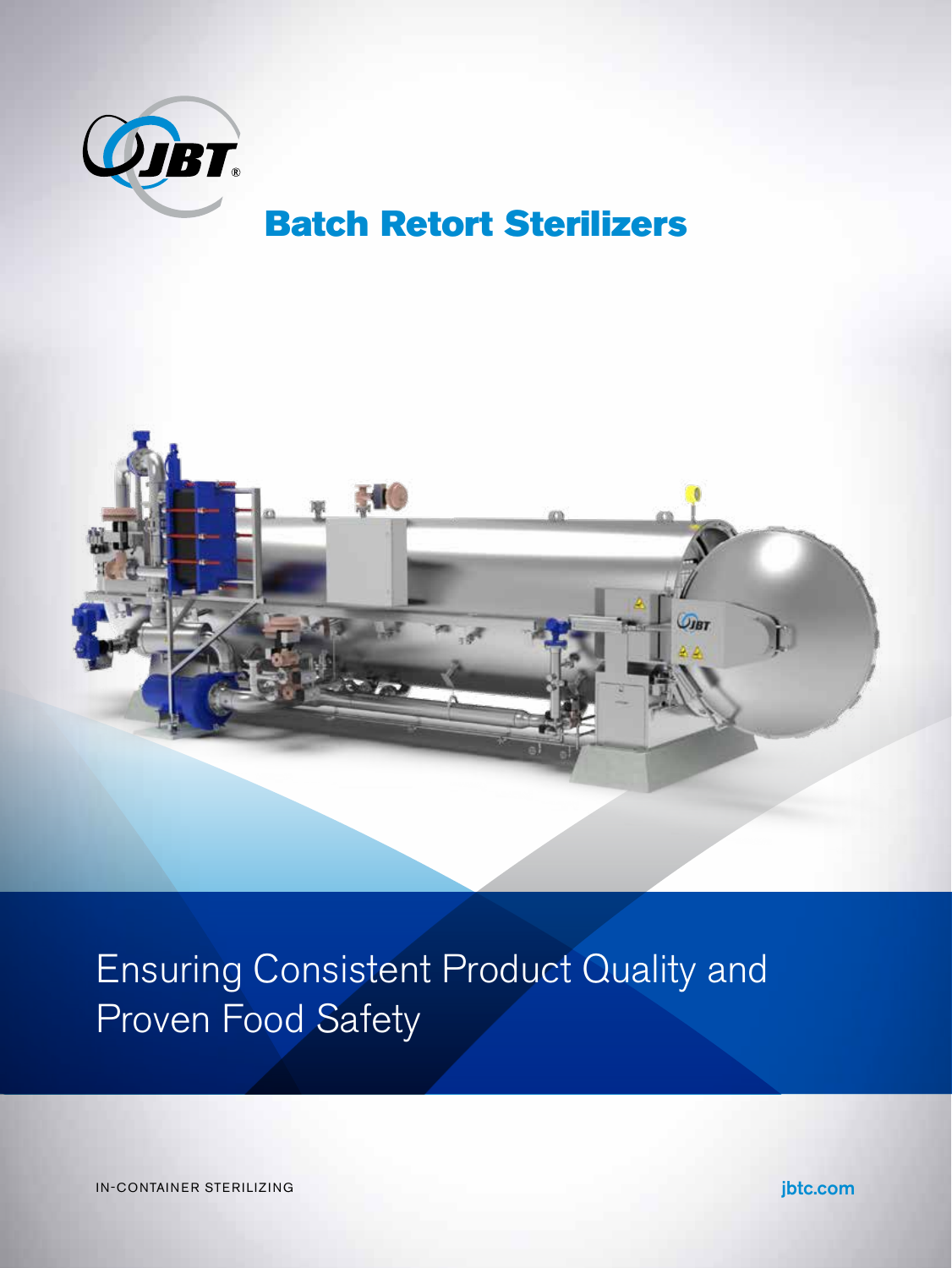#### **JBT** ROTARY GRANULAR FILLER

Consistent and High-Quality Products Proven Track Record of Food Safety Low Utility and Chemical Consumption



### Why consider JBT?

JBT is a leading global solutions provider to the food processing industry. We have a long history and extensive track record in in-container sterilization of packaged food. Our batch retort sterilizers are renowned for their outstanding and consistent temperature distribution. Our global Research & Technology Centers can assist you in developing the most efficient thermal process to achieve consistent product quality, food safety and extended shelf life.

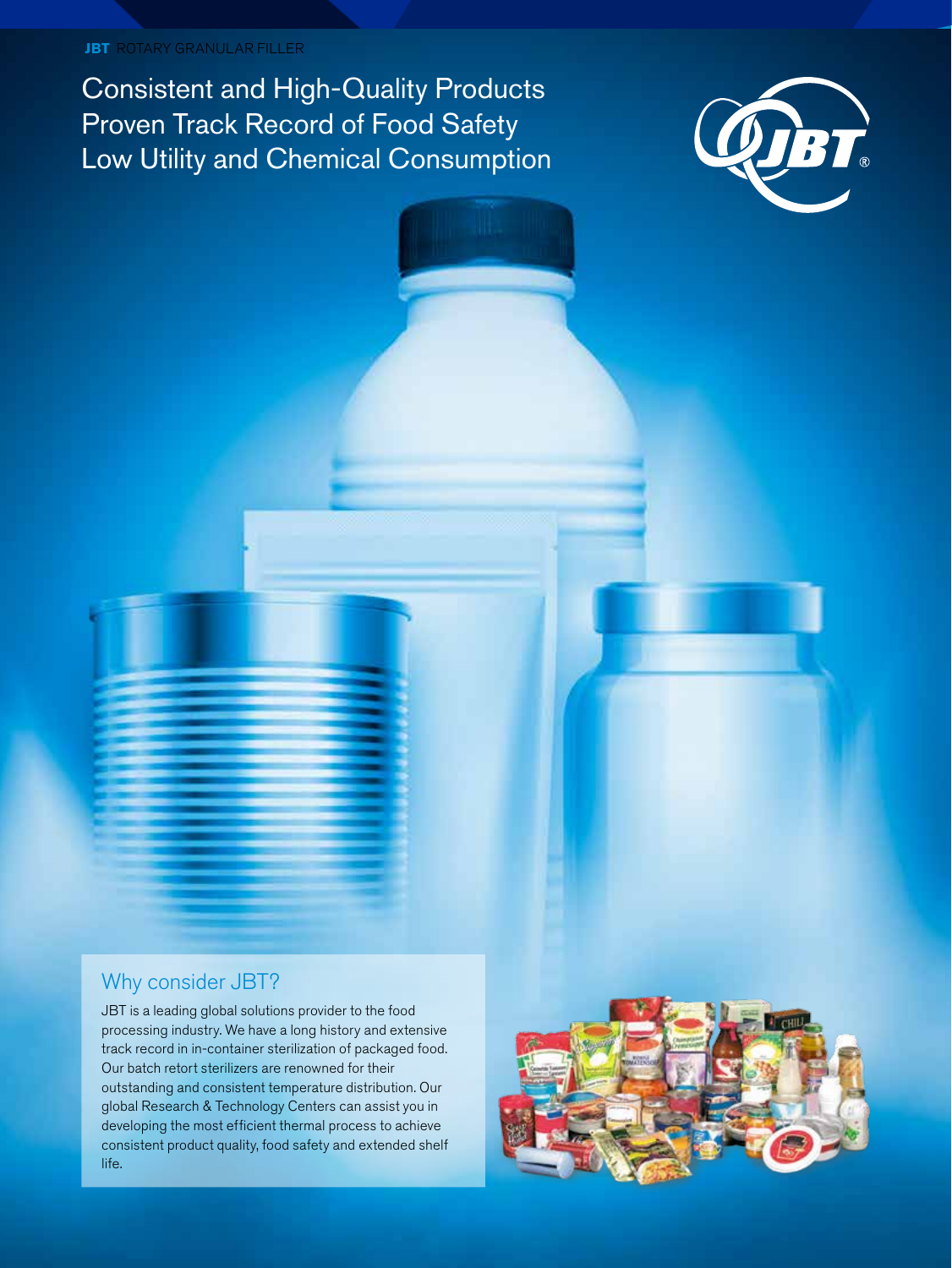#### **JBT** BATCH RETORT STERILIZERS





# In-Container Sterilization: It is all about optimal temperature distribution in a Steam Water Spray System™ (SWS)

JBT Batch Retorts are all equipped with a Steam Water Spray System (SWS), ensuring uniform and efficient thermal processing of your packaged foods.

## Consistent High Quality Products

#### Excellent Temperature Distribution

Precisely placed water sprays cover the entire vessel creating a homogeneous mixture of steam and water to maintain consistent temperature throughout the vessel. Spray water absorbs the heat from the direct injected steam before transferring the heat energy uniformly across the products during come-up and cook.

#### Precise Process Control

- Our LOG-TEC® Process Control System accurately controls and records the thermal process
- Micro-cooling, a controlled and gentle transition from sterilization cook to cool, avoids thermal shock or uncontrolled pressure drops, thereby minimizing container damage
- Meticulous temperature, pressure and water flow measurement
- Proportional steam, air, vent, and cooling water valves accurately maintain process set-points
- An encoder accurately measures and monitors rotation on agitating retorts

## Proven Food Safety

• Self-test and device checking with deviation correction

- Central host PC with automated USDA/FDA documentation
- Secure record keeping and recipe management

## Operator Safety: JBT's Highest Priority

- Doors are specifically designed to release internal pressure prior to opening using a passive pressure lock
- The vessels are insulated and clad with either aluminum or stainless steel, reducing heat losses and ensuring operator safety
- Harmonized decals with pictograms
- When applicable, conforms to CE, ANSI, ASME, GB and other global standards

## Low Utility and Chemical Consumption

#### Low Water Level

- The Steam Water Spray System (SWS) process is executed with a single vessel; no hotwell needed
- A low volume of water in the vessel minimizes the required energy to heat and cool the water
- A patented suction manifold can further reduce water volume in the vessel for static retorts (optional)

#### Indirect Cooling

- Sterilized process water is used as the cooling media to eliminate the need for the addition of biocides
- A plate heat exchanger efficiently transfers the heat energy and keeps the process water separate from the cooling water

#### Indirect Heating for Static and Agitating Retorts (optional)

- A tube-and-shell heat exchanger efficiently transfers the heat energy and separates the process water from the steam and condensate
- Returning the condensate back to the boiler saves heat energy and reduces water and chemical consumption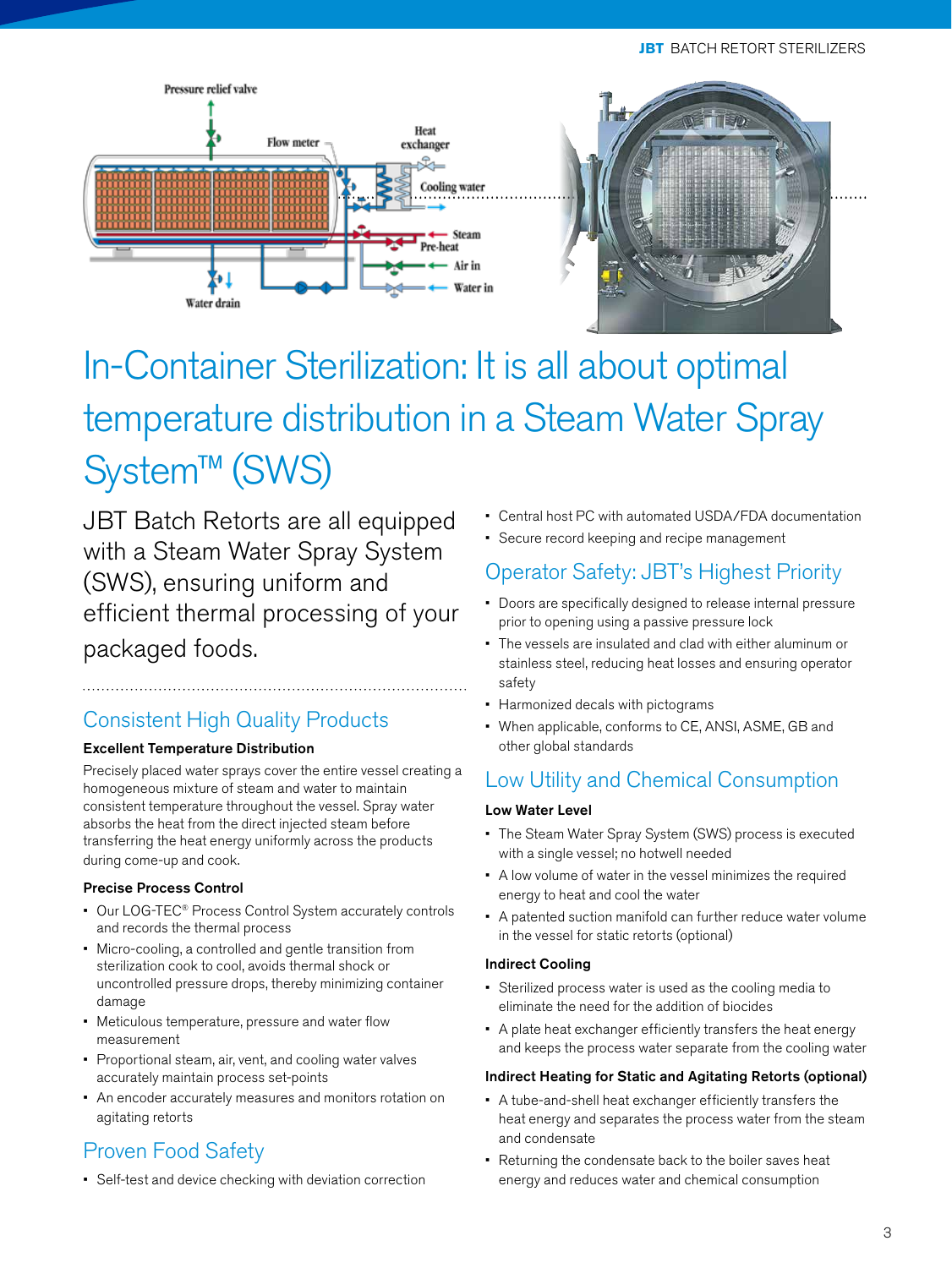## Batch Retort Porfolio



| Agitating Retorts: SuperAgi™ |                 |                                         |                                         |                                                                                 |                                                                                                               |  |
|------------------------------|-----------------|-----------------------------------------|-----------------------------------------|---------------------------------------------------------------------------------|---------------------------------------------------------------------------------------------------------------|--|
| <b>MODEL</b>                 | <b>DIAMETER</b> | <b>NO. OF BASKETS</b><br>OR TRAY STACKS | <b>BASKET DIMENSIONS</b><br>(W X L X H) | <b>CAPACITY PER RETORT</b><br>(1/2 kg can: Ø 73 x 110 mm)<br>(15 oz, 300 x 407) | <b>CAPACITY PER RETORT</b><br>$(450 g$ pouch: 200 x 140 x 30 mm)<br>$(15 oz, 8" x 5"$ /2 x 1" $\frac{1}{4}$ ) |  |
| SA151                        | 1500 mm         |                                         | approx.<br>990 x 990 x 940 mm           | 1176 cans                                                                       | 480 pouches                                                                                                   |  |
| SA154                        | 1500 mm         | $\overline{4}$                          | approx.<br>990 x 990 x 940 mm           | 4704 cans                                                                       | 1920 pouches                                                                                                  |  |
| SA155                        | 1500 mm         | 5                                       | approx.<br>990 x 990 x 940 mm           | 5880 cans                                                                       | 2400 pouches                                                                                                  |  |
| SA156                        | 1500 mm         | 6                                       | approx.<br>990 x 990 x 940 mm           | 7056 cans                                                                       | 2880 pouches                                                                                                  |  |



| <b>Static Retorts</b> |                 |                                         |                                         |                                                                                 |                                                                                                             |  |
|-----------------------|-----------------|-----------------------------------------|-----------------------------------------|---------------------------------------------------------------------------------|-------------------------------------------------------------------------------------------------------------|--|
| <b>MODEL</b>          | <b>DIAMETER</b> | <b>NO. OF BASKETS</b><br>OR TRAY STACKS | <b>BASKET DIMENSIONS</b><br>(W X L X H) | <b>CAPACITY PER RETORT</b><br>(1/2 kg can: Ø 73 x 110 mm)<br>(15 oz, 300 x 407) | <b>CAPACITY PER RETORT</b><br>(450 g pouch: 200 x 140 x 30 mm)<br>$(15 oz, 8" x 5"$ /2 x 1" $\frac{1}{4}$ ) |  |
| A142                  | 1400 mm         | $\overline{2}$                          | approx.<br>990 x 990 x 945 mm           | 2688 cans                                                                       | 960 pouches                                                                                                 |  |
| A144                  | 1400 mm         | 4                                       | approx.<br>990 x 990 x 945 mm           | 5376 cans                                                                       | 1920 pouches                                                                                                |  |
| A146                  | 1400 mm         | 6                                       | approx.<br>990 x 990 x 945 mm           | 8064 cans                                                                       | 2880 pouches                                                                                                |  |
| A166                  | 1600 mm         | 6                                       | approx.<br>1150 x 1120 x 1070 mm        | 12852 cans                                                                      | 4620 pouches                                                                                                |  |
| A186                  | 1800 mm         | 6                                       | approx.<br>1260 x 1290 x 1220 mm        | 17280 cans                                                                      | 7488 pouches                                                                                                |  |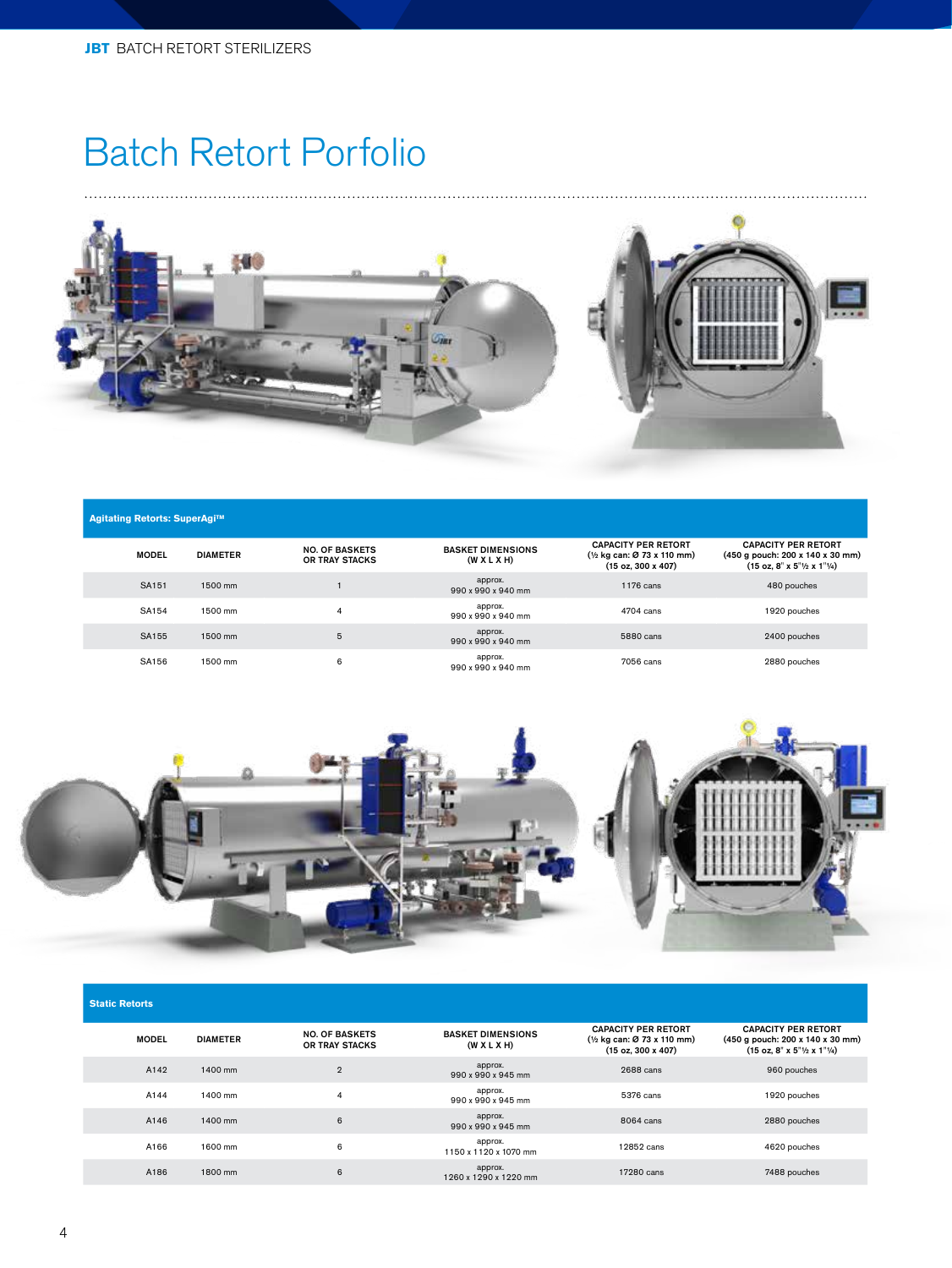# JBT's Agitating Batch Retort SuperAgi™

## A Unique Concept

The patented SuperAgi™ concept offers three unique features:

- Innovative drum design: strength and rigidity with fewer parts
- Process water sprays are mounted inside the drum resulting in the efficient use of space and excellent temperature distribution
- Multi-process capability: SWS and/or full and partial water immersion (optional)

#### Broad Range of Holding Capacities

The SuperAgi™ retort accepts the same basket and pallet dimensions as our 1400 mm SWS static retorts. Depending on retort model and container type, one SuperAgi retort can process between 0.5 and 3.5 metric tons of product per batch.

#### Reduced Footprint

By mounting the process water sprays inside the drum, the space available inside the pressure vessel is optimally used. This results in more efficient use of available factory floor space.

#### Low Utility Consumption

The reduction of the retort vessel diameter for equal or even higher product holding capacity results in a drastic reduction of the compressed air consumption per container processed. The SuperAgi™ retort's compact design, reduced drum weight and minimal process water requirement ensure efficient use of steam and cooling water. Direct steam injection and indirect cooling with a plate heat exchanger further reduce steam and cooling water consumption.





#### Easy to Maintain

The SuperAgi™ retort uses the same proven, long-life, robust designs used in previous generations of JBT agitating retorts. Trunnion wheels, drum drive and drum bearing can be adjusted and maintained without removing the drum.

#### Excellent Temperature Distribution

By mounting the spray pipes inside the drum, obstructions between process water and food packages are eliminated. Deeper and better process water penetration results in excellent temperature distribution and reduced process cycle time, in either agitating or static modes.

#### High RPM Application

The unique spray concept allows operation at high RPM while still achieving excellent temperature distribution in end-overend or rocking agitation.

#### Multi-Process Capability

The SuperAgi™ retort is available in Steam Water Spray and/or full or partial water immersion mode. As a result, most package/ product combinations can receive a vary economic and gentle process.

#### Container Flexibility

Multi-process capability gives you the possibility to process all commercially available products and containers at optimal conditions and at a low cost per container... today and tomorrow.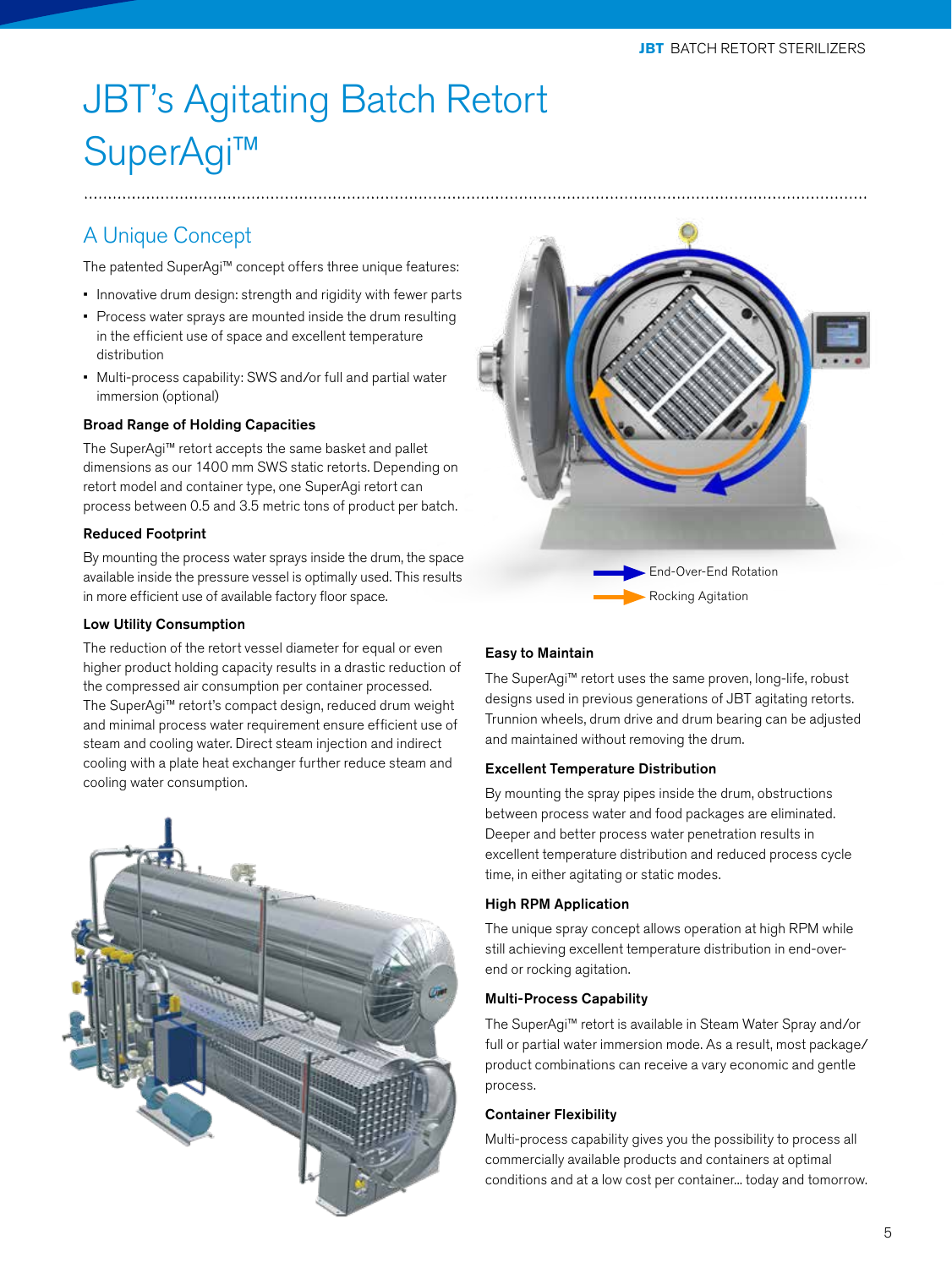# Automated Batch Retort Systems (ABRS)

### Automated Batch Retort Systems (ABRS)

ABRS refers to the fully automated integration of all the equipment needed to load, unload, transport and sterilize products, thus providing a steady stream of containers in and out of the system.

JBT offers a complete and proven turn-key solution for the implementation of an automated batch retort system: batch retorts, loaders, unloaders, basket or tray stack, and a basket tracking system with central host monitoring.

#### Loading and Unloading Systems

Our basket loading/unloading technology works for rigid containers (metal cans, glass jars, glass bottles). Additionally, we provide tray stack loading/unloading plus stacking/ destacking technology for semi-rigid & flexible containers (plastic bottles, tubs, cups, trays and pouches).

#### Transport Systems

Various alternatives are available to transport full and empty baskets or tray stacks to and from the retorts: fixed conveyors, shuttle on rails and automated guided vehicles (AGV).

#### Optional Basket Tracking System (BTS)

We also offer an optional basket tracking system so that the ABRS operation can be controlled and monitored remotely to ensure that the product is properly processed.

The eyes of the BTS are the RFID readers that identify the RFID tags on the baskets or tray stacks in key locations of the process while they move along: loading (including dwell time tracking), transfer in/out of the retort, process start/end, and unloading. Our BTS not only tracks dwell time deviations but also flags many other anomalies (e.g. baskets with a different product, unprocessed or wrong product at unloader, etc.). In that case, a QC privilege is needed to release any product that has been flagged.

Screen visualization provides an excellent system overview so that only a small number of operators are needed to manage a multi-retort system.



Transport system using fixed conveyors



Transport system using a shuttle



Transport system using AGVs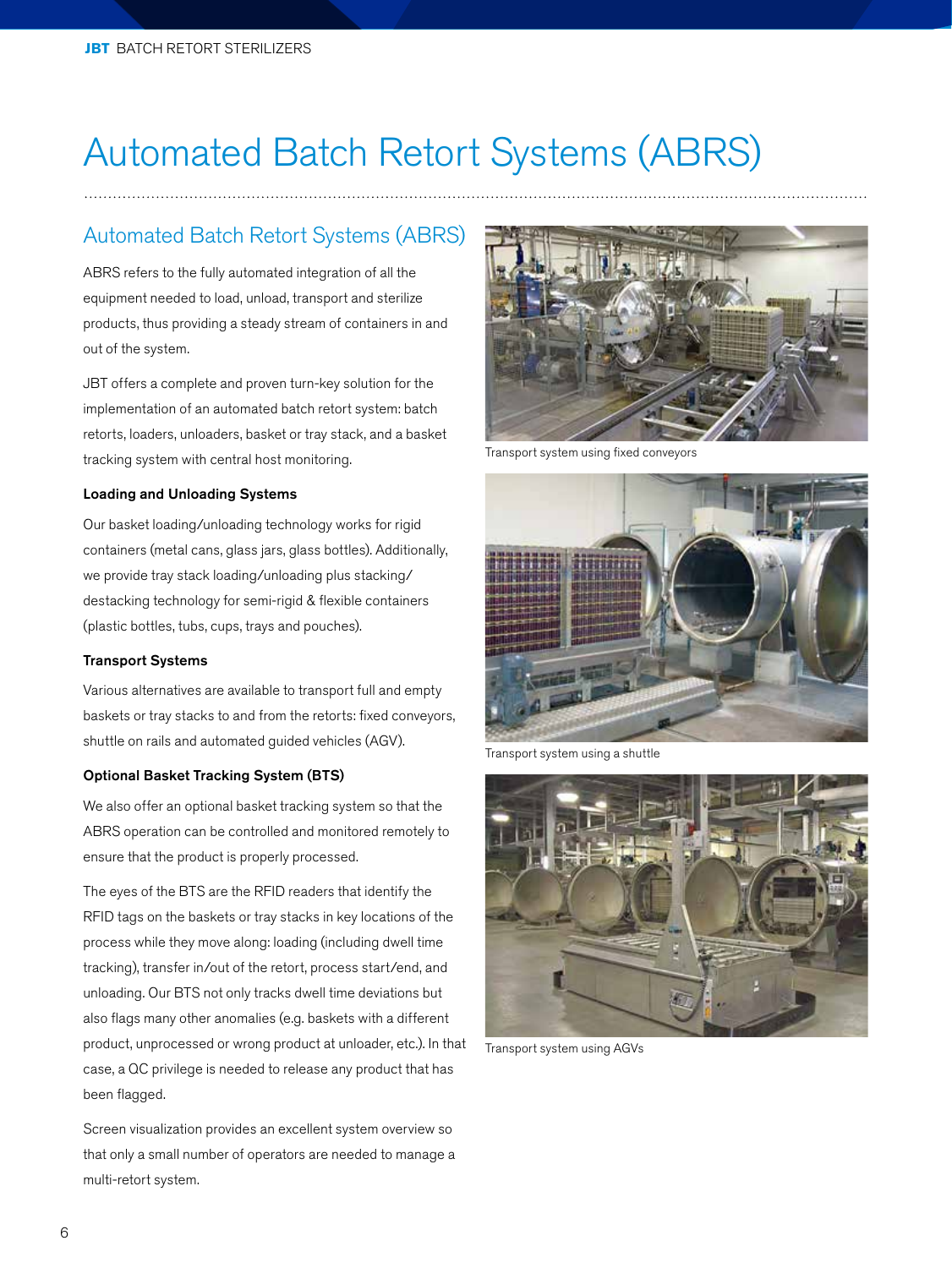## LOG-TEC® Process Management System



JBT's LOG-TEC® Process Management System provides built-in, user-friendly procedures for quality supervisors to approve thermal processes:

- Overview of manual interventions during the process
- Overview of alarms during the process with a quick link to the process trend
- Overview screens for a quick review of all your retorts.

#### Consistent Process Delivery

All field devices and sensors run a self-diagnostic test and check prior to start-up.

#### Automatic Process Deviation Correction

Retort temperature deviations are automatically corrected without manual intervention. Numeri-CAL®, an (optional) on-line lethality tracking software, allows process deviation corrections on the basis of on-line F0 calculation.

#### Central Host PC

A central host PC is incorporated for easy supervision of the retort installation. The host PC operates on Windows 64 bit operating systems.

#### USDA/FDA Accepted

HACCP requirements, generated by the Documentation Computer, are accepted by the FDA and USDA.

#### Safe Record Keeping

Process data is stored on the host PC in encrypted format.

#### Central Process Recipe Management

Process recipes are edited and managed on the host PC.

#### Access Control

Access to the various functions of the system are password protected.

## Research & Technology Centers

#### Process Validation

To effectively address new consumer needs, packaging trends, and opportunities in the market, your products need thoughtful process development and process validation. JBT is recognized as a thermal process authority and is in the unique position of being able to offer extensive thermal process expertise regarding virtually all low and high acid foods for

nearly every type of sterilization system and a variety of package types.

#### Research & Technology Centers

JBT's Research and Technology Centers (RTC's) maintain simulators and full size testing equipment (Steritorts, Pilot retorts, single basket SuperAgi's™) and have a broad range of data collection instrumentation for heat penetration and heat distribution studies inhouse or at a customer's facility. Based on these studies, JBT can also provide process deviation analysis and Thermal Process Filing (FDA).



#### Thermal Process Development

Our RTC's have built widely appreciated know-how in virtually all process related issues and will help you develop the optimal process for your equipment and product combination, either in your facilities or in our pilot facility. We can simulate most sterilizers and filler-seamers to help you with new sterilization process development, process optimization, can seaming performance and can/jar filling performance.

#### Container Performance Testing

JBT can perform services which validate thermal processing parameters around container design, such as delta-P, bulging, deflection, etc. We can also assist with the introduction of new packages on existing machines.

#### **Training**

In addition, our RTC's can aid in the thermal process training of your line managers and operators. JBT RTC's are located around the world to provide local support of food processors: Sint-Niklaas (Belgium), Madera (USA), Araraquara (Brazil), Kunshan (China) and Bangkok (Thailand).